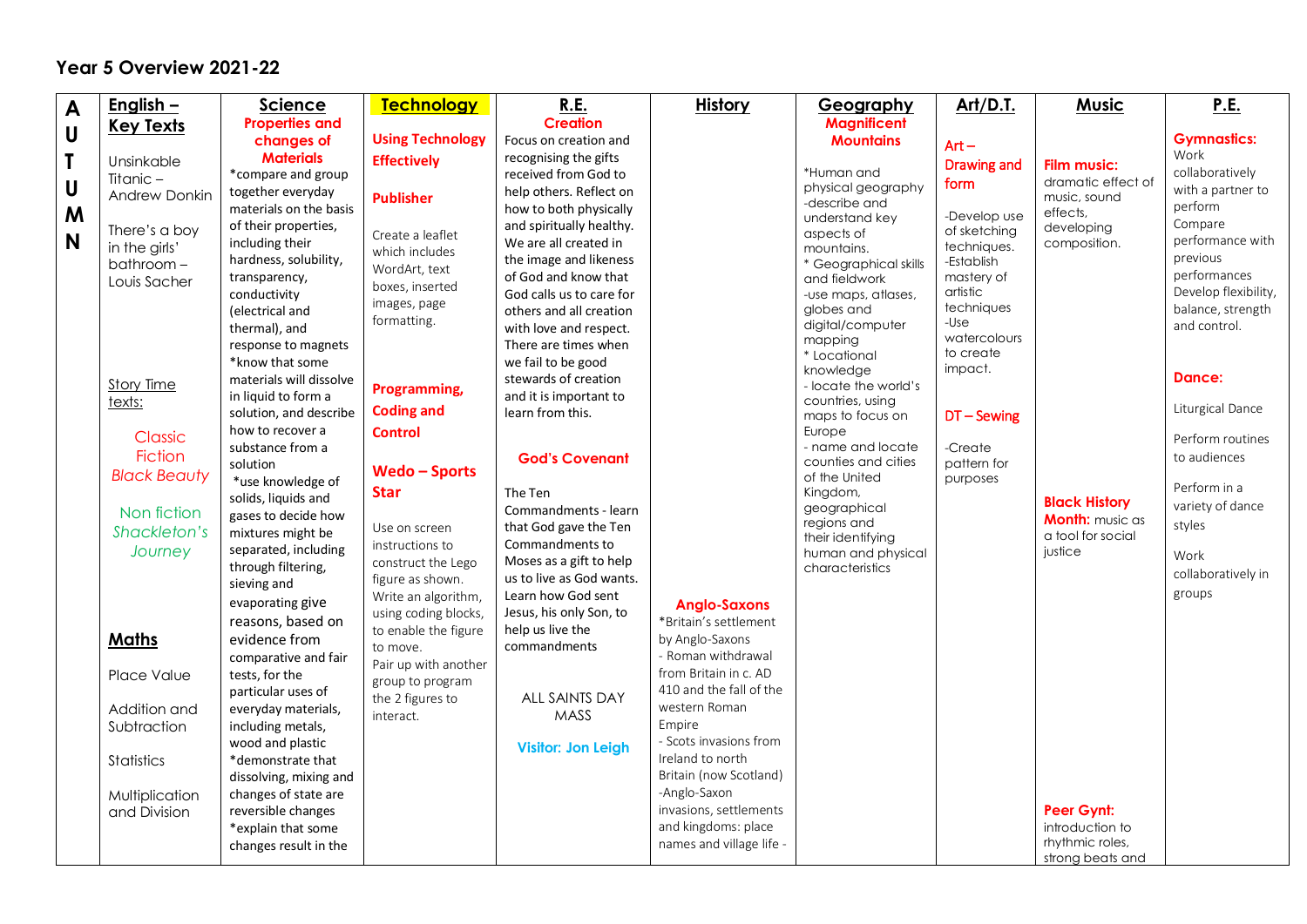|              | Perimeter and   | formation of new                            |                         |                                                   | Anglo-Saxon art and                        |                 | off-beats,       |                                       |
|--------------|-----------------|---------------------------------------------|-------------------------|---------------------------------------------------|--------------------------------------------|-----------------|------------------|---------------------------------------|
|              | Area            | materials, and that                         |                         |                                                   | culture                                    |                 | syncopation      |                                       |
|              |                 | this kind of change is                      |                         |                                                   | -Christian conversion -                    |                 |                  |                                       |
|              |                 | not usually reversible,                     |                         |                                                   | Canterbury, Iona and                       |                 |                  |                                       |
|              |                 | including changes                           |                         |                                                   | Lindisfarne                                |                 |                  |                                       |
|              |                 | associated with                             |                         |                                                   |                                            |                 |                  |                                       |
|              |                 | burning and the                             |                         |                                                   | * the Viking and                           |                 |                  |                                       |
|              |                 | action of acid on                           |                         |                                                   | Anglo-Saxon struggle                       |                 |                  |                                       |
|              |                 | bicarbonate of soda                         |                         |                                                   | for the Kingdom of                         |                 |                  |                                       |
|              |                 | <b>Forces</b>                               |                         |                                                   | England to the time of                     |                 |                  |                                       |
|              |                 | *explain that                               |                         |                                                   | <b>Edward the Confessor</b>                |                 |                  |                                       |
|              |                 | unsupported objects                         |                         |                                                   | - Viking raids and                         |                 |                  |                                       |
|              |                 | fall towards the Earth                      |                         |                                                   | invasion                                   |                 |                  |                                       |
|              |                 | because of the force                        |                         |                                                   | - resistance by Alfred                     |                 |                  |                                       |
|              |                 | of gravity acting                           |                         |                                                   | the Great and                              |                 |                  |                                       |
|              |                 | between the Earth                           |                         |                                                   | Athelstan, first king of                   |                 |                  |                                       |
|              |                 | and the falling object                      |                         |                                                   | England                                    |                 |                  |                                       |
|              |                 | *identify the effects                       |                         |                                                   | - further Viking                           |                 |                  |                                       |
|              |                 | of air resistance,                          |                         |                                                   | invasions and                              |                 |                  |                                       |
|              |                 | water resistance and                        |                         |                                                   | Danegeld                                   |                 |                  |                                       |
|              |                 | friction, that act                          |                         |                                                   | -Anglo-Saxon laws and                      |                 |                  |                                       |
|              |                 | between moving                              |                         |                                                   | justice                                    |                 |                  |                                       |
|              |                 | surfaces *recognise                         |                         |                                                   | -Edward the                                |                 |                  |                                       |
|              |                 | that some                                   |                         |                                                   | Confessor and his                          |                 |                  |                                       |
|              |                 | mechanisms including                        |                         |                                                   | death in 1066                              |                 |                  |                                       |
|              |                 | levers, pulleys and                         |                         |                                                   |                                            |                 |                  |                                       |
|              |                 | gears allow a smaller                       |                         |                                                   |                                            |                 |                  |                                       |
|              |                 | force to have a                             |                         |                                                   |                                            |                 |                  |                                       |
|              |                 | greater effect                              |                         |                                                   |                                            |                 |                  |                                       |
| $\mathsf{S}$ | Greek Myths:    | <b>Earth and Space</b>                      |                         | <b>Inspirational People</b>                       | <b>Ancient Greeks</b>                      | $Art -$         | <b>Samba</b>     | <b>Touch Rugby</b>                    |
| P            | Icarus &        | *describe the                               |                         | Jesus has come for                                |                                            | The             | Introduction to  | Able to recognise                     |
|              | Daedalus        | movement of the                             | <b>E-Safety Day</b>     | everyone and how we                               | *Ancient Greece - a study of Greek life    | Parthenon-      | <b>Brazilian</b> | where                                 |
| R            |                 | Earth and other                             |                         | can join his mission.                             | and achievements and their influence on    | Use of          | rhythmic         | improvements                          |
|              | Siege of Troy   | planets relative to the<br>sun in the solar | <b>Using Technology</b> | What it means to be a                             | the western world.                         | perspective     | groupings and    | could be made in                      |
|              |                 |                                             | <b>Effectively</b>      | follower of Jesus and                             | * the legacy of Greek n culture (art,      | and             | ensemble         | their work                            |
| N            | Odysseus and    | system<br>*describe the                     |                         | what it means. Know                               | architecture or literature) on later       | observation.    | playing through  | Develop, select                       |
|              | Polyphemus      | movement of the                             | <b>Excel</b>            | that the Beatitudes                               | periods in British history, including the  |                 | a range of       | and combine more<br>complex skills in |
| G            | Theseus and the | moon relative to the                        |                         | show us the way to live<br>and think of ways they | present day                                | $DT-$           | authentic        |                                       |
|              | Minotaur        | Earth                                       | Use cell formatting,    | can help us to be true                            |                                            | Use clay skills | instruments      | competitive<br>environments           |
|              |                 | *describe the sun,                          | basic formulae and      | followers of Jesus.                               |                                            | to plan and     |                  | Play in games                         |
|              | Hercules        | Earth and moon as                           |                         |                                                   | *Locational knowledge                      | make a          |                  | developing                            |
|              |                 | approximately                               | graphing data           |                                                   | - locate the world's countries, using maps | Greek vase      |                  | strength and                          |
|              |                 | spherical bodies                            | functions to            |                                                   | to focus on Europe                         | design.         |                  | technique                             |
|              |                 | *use the idea of the                        | complete a              | <b>Reconciliation</b>                             | *Human and physical geography              |                 |                  |                                       |
|              |                 | Earth's rotation to                         |                         |                                                   | - human geography, including: types of     |                 |                  |                                       |
|              |                 | explain day and night                       |                         |                                                   | settlement and land use, economic          |                 |                  |                                       |
|              |                 |                                             |                         |                                                   |                                            |                 |                  |                                       |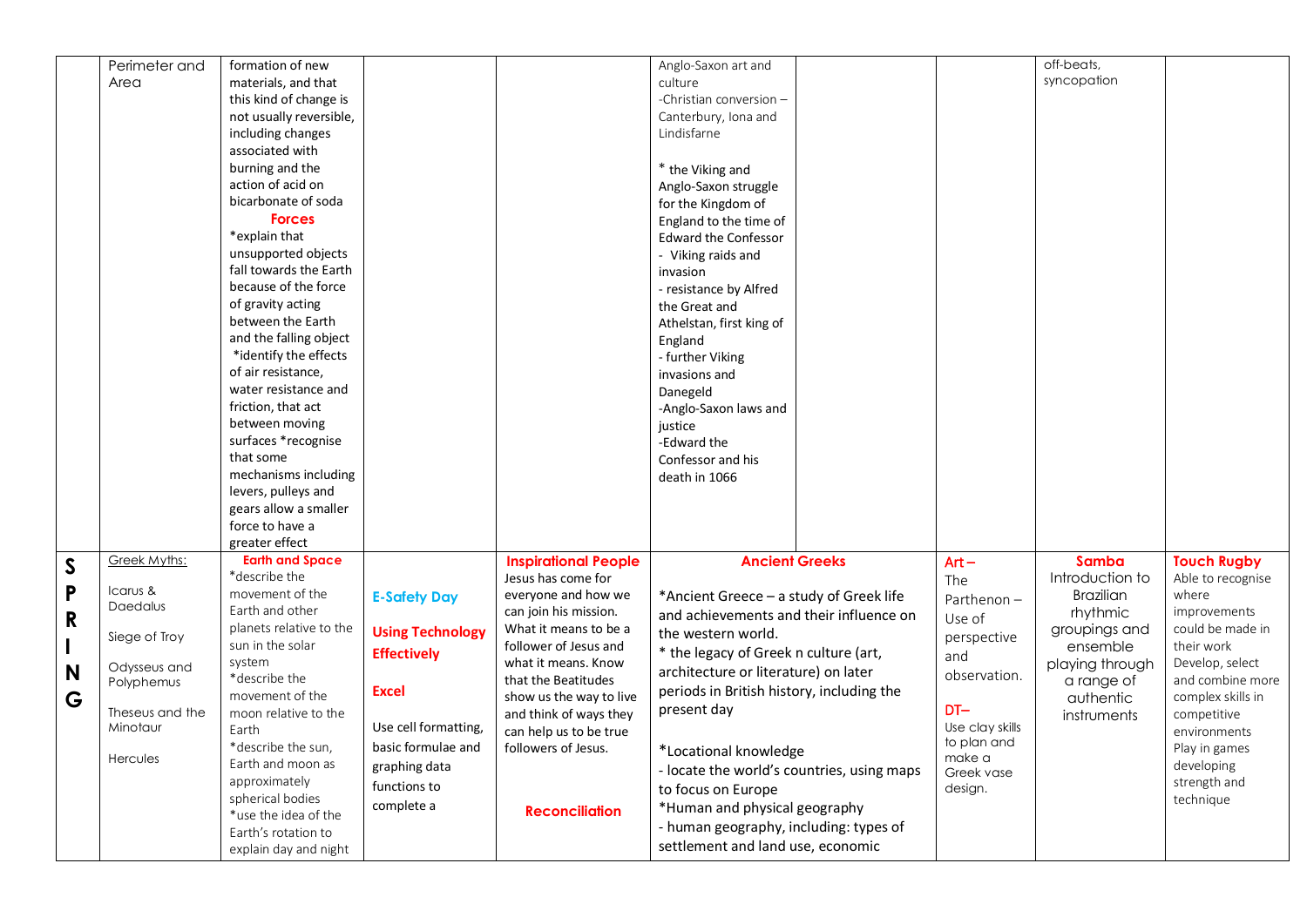|             |                       | and the apparent         | spreadsheet and        | When we sin we hurt      |                                             |  |               |                   |                     |
|-------------|-----------------------|--------------------------|------------------------|--------------------------|---------------------------------------------|--|---------------|-------------------|---------------------|
|             | <b>Story Time</b>     | movement of the sun      | ourselves and others   |                          | activity including trade links, and the     |  |               |                   | <b>Tennis</b>       |
|             | texts:                |                          | data analysis.         |                          | distribution of natural resources including |  | Samba         |                   | Play competitively  |
|             | <b>Diversity</b>      | across the sky           |                        | and damage our           | energy,                                     |  |               |                   | against others and  |
|             | Wonder                |                          |                        | relationship with God.   | food, minerals and water                    |  |               | Developing        | work together       |
|             |                       | <b>Trip: Royal</b>       |                        | God loves and forgives   |                                             |  |               | sophisticated     | with others         |
|             | Modern                | <b>Observatory</b>       |                        | us if we are truly sorry | <b>Ancient Greek Day</b>                    |  |               | ensemble          | Work hard to        |
|             |                       | <b>Greenwich</b>         |                        | and learn that God       |                                             |  |               | playing, with     | challenge self to   |
|             | Poetry                | (Summer 1)               |                        | heals our friendship     |                                             |  |               | each smaller      | improve the         |
|             |                       |                          |                        | with him and others      |                                             |  |               | group playing     | consistency of      |
|             | <b>Maths</b>          |                          |                        | through the Sacrament    |                                             |  |               | different rhythms | shots including     |
|             |                       | <b>Animals including</b> |                        | of Reconciliation.       |                                             |  |               | simultaneously    | newly learnt shots  |
|             | Multiplication        | humans                   |                        | Preparing ourselves to   |                                             |  |               | as an ensemble,   | Implement basic     |
|             | and Division          |                          |                        | receive this Sacrament   |                                             |  |               | culminating in a  | tactics in          |
|             |                       | *describe the changes    |                        | and what happens         |                                             |  |               | concert           | gameplay            |
|             |                       | as humans develop to     | <b>How Computers</b>   | during the Sacrament     |                                             |  |               | performance       |                     |
|             | Fractions             | old age                  |                        | of Reconciliation.       |                                             |  |               |                   |                     |
|             |                       |                          | <b>Work</b>            |                          |                                             |  |               |                   |                     |
|             | Decimals and          |                          |                        |                          |                                             |  |               |                   |                     |
|             | Percentages           |                          | Co-spaces              |                          |                                             |  |               |                   |                     |
|             |                       |                          |                        |                          |                                             |  |               |                   |                     |
|             |                       |                          | Use the online         |                          |                                             |  |               |                   |                     |
|             |                       |                          | classroom to           |                          |                                             |  |               |                   |                     |
|             |                       |                          | construct a virtual    |                          |                                             |  |               |                   |                     |
|             |                       |                          | themed 3D world.       |                          |                                             |  |               |                   |                     |
|             |                       |                          | Use coding blocks to   |                          |                                             |  |               |                   |                     |
|             |                       |                          | enable items within    |                          |                                             |  |               |                   |                     |
|             |                       |                          | the environment to     |                          |                                             |  |               |                   |                     |
|             |                       |                          | move and interact.     |                          |                                             |  |               |                   |                     |
|             |                       |                          |                        |                          |                                             |  |               |                   |                     |
|             |                       |                          | View own               |                          |                                             |  |               |                   |                     |
|             |                       |                          | environments using     |                          |                                             |  |               |                   |                     |
|             |                       |                          | VR headsets.           |                          |                                             |  |               |                   |                     |
|             |                       | Living things and        | Programming,           | Life in the Risen Lord   | <b>Industrial</b>                           |  | $Art -$       | <b>Production</b> | <b>Cricket</b>      |
| $\mathsf S$ | The                   | their habitats           | <b>Coding and</b>      |                          | <b>Revolution</b>                           |  | Graffiti and  |                   | Play in competitive |
| U           | Highwayman            |                          | <b>Control</b>         | The appearance of Jesus  |                                             |  |               | songs             |                     |
|             |                       |                          |                        | to Mary of Magdala.      | *a local history                            |  | Street Art.   |                   | games developing    |
| M           | Midsummer             | *describe the            | Scratch.Edu            | That                     |                                             |  | Observation   | Learning songs    | power, flexibility  |
| M           | Night's Dream         | differences in the life  | <b>Inc. Barclays</b>   | the risen Jesus is       | study                                       |  | Experiment    | in different      | and cardiovascular  |
|             |                       | cycles of a mammal,      |                        | present among us in      | *a study of an                              |  | with $color-$ |                   | endurance           |
| E           |                       | an                       | <b>Digital Eagles.</b> | different ways. Jesus'   | aspect or theme in                          |  | colour        | genres by heart   |                     |
|             | Story Time texts:     | amphibian, an insect     | Design characters      | teaching                 | British history that                        |  | making/       | considering       | Able to recognise   |
| R           | Modern                | and a bird               | and backgrounds,       | on, and example of,      | extends pupils'                             |  | tone/shade/   | performance       | where               |
|             | <b>Fiction</b>        | *describe the life       | create a working       | prayer. Study the Lord's | chronological                               |  |               | quality.          | improvements        |
|             | <b>Ghost Boys</b>     | process of               | prototype which is     | Prayer. Learn that we    | knowledge beyond                            |  | mood/         |                   | could be made in    |
|             |                       | reproduction in some     | then developed.        | can pray in different    | 1066                                        |  | colour for    |                   | their work.         |
|             | <b>Classic Poetry</b> | plants and animals       | Design, rewrite        | ways.                    |                                             |  | purpose.      |                   |                     |
|             |                       | * David Attenborough     | and debug              |                          | - a significant                             |  |               |                   | Select and          |
|             |                       | and Jane Goodall.        | programs, use          |                          | turning point in                            |  |               |                   | combine more        |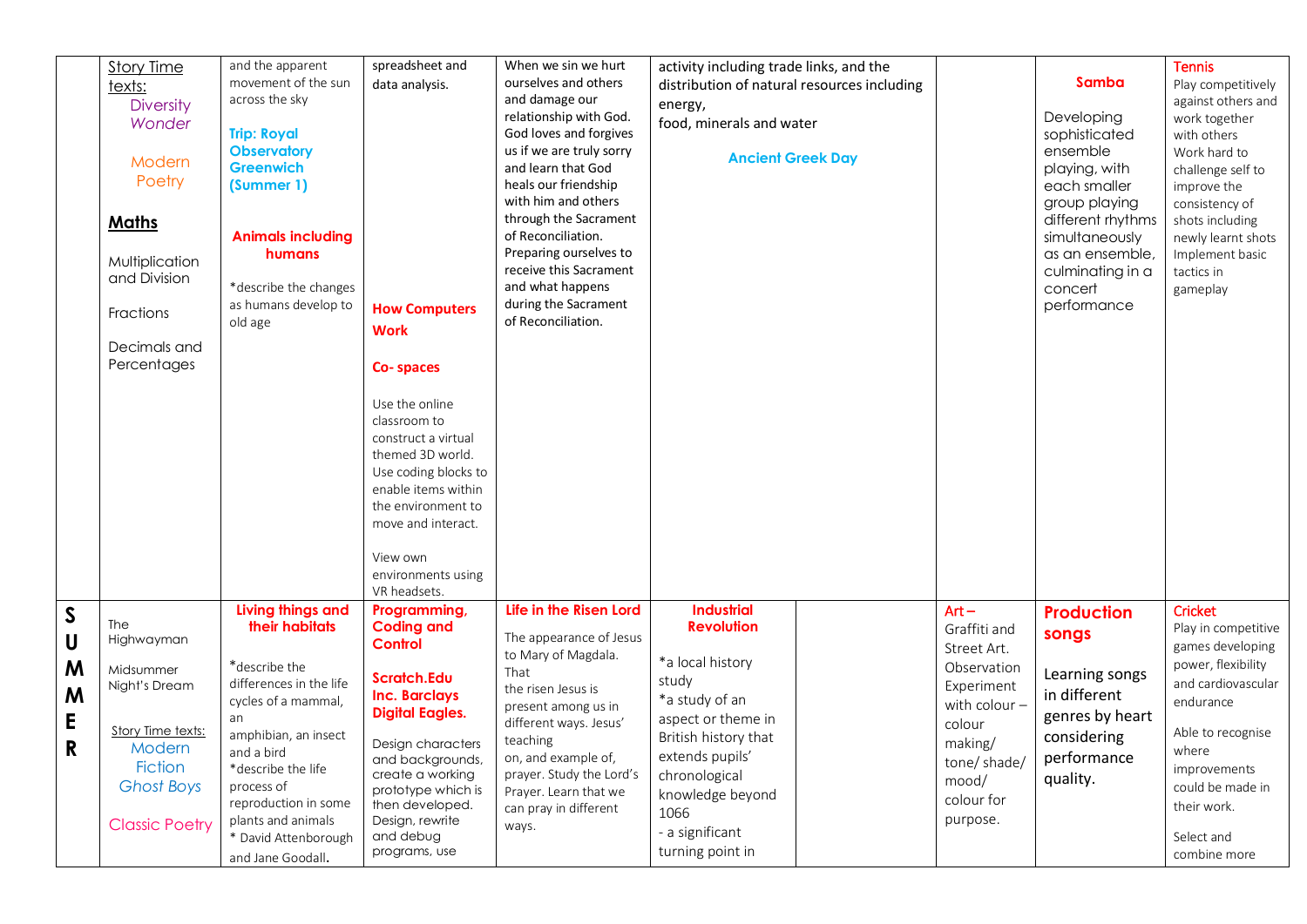| <b>Trip: The Globe</b> |                                               | sequence                       |                                                   | British history, for |                      | Artist study          | complex skills in   |
|------------------------|-----------------------------------------------|--------------------------------|---------------------------------------------------|----------------------|----------------------|-----------------------|---------------------|
| <b>Theatre</b>         |                                               | selection and                  |                                                   | example, the first   |                      | - Banksy and          | game situations     |
|                        | <b>Scientist Research</b>                     | repetition in                  | <b>Other faiths</b>                               | railways             |                      | Lady pink             |                     |
|                        | Pupils will find out                          | programs.                      |                                                   |                      | <b>North America</b> |                       | <b>Football</b>     |
| <b>Maths</b>           | about scientists and                          | <b>How</b>                     | Judaism:                                          |                      |                      |                       |                     |
|                        | work scientifically                           | <b>Computers</b>               | important Jewish beliefs                          |                      | *Locational          |                       | Play in competitive |
| Decimals               |                                               | <b>Work</b>                    | and think about their                             |                      | knowledge            |                       | games developing    |
| Properties of          | e.g.                                          |                                | importance,                                       |                      | - locate the world's | <b>DT: Printing</b>   | strength and        |
| Shape                  | *grow new plants                              | <b>Black Chamber</b>           | whilst looking at some<br>Jewish celebrations and |                      | countries, using     | famous                | technique           |
|                        | from different parts of                       |                                | reflecting on the                                 |                      | maps to focus on     | North                 |                     |
| Position and           | the parent plant, for<br>example, seeds,      | Communicating                  | meaning of them. Using                            |                      | Europe (including    |                       | Able to recognise   |
| Direction              | stem and root                                 | information                    | all they have learnt,                             |                      | the location of      | American<br>landmarks | where               |
| Converting Units       | cuttings, tubers,                             | securely. Investigate          | they will be able to                              |                      | Russia) and North    |                       | improvements        |
|                        | bulbs.                                        | 2 early ciphers and            | know some of the                                  |                      | and South America,   |                       | could be made in    |
| Measurement            | * considering the                             | consider what                  | beliefs we share with                             |                      | concentrating on     |                       | their work          |
| Volume                 | work of scientists                            | makes a secure                 | Jews and the                                      |                      | their                | $FT$ – Food           | Select and          |
|                        | such as Ptolemy,                              | password.                      | differences between us.                           |                      | environmental        | linked to RE          | combine more        |
|                        | Alhazen                                       | Use logical                    |                                                   |                      | regions,             | topic on              | complex skills in   |
|                        | and Copernicus                                | reasoning to explain           | Islam:<br>Significant Muslim                      |                      | key physical and     | Islamic               | game situations     |
|                        | * How Galileo<br>Galilei and Isaac            | how simple<br>algorithms work. | beliefs and the way                               |                      | human                | festivals.            |                     |
|                        | Newton helped to                              | Understand                     | they pray and think                               |                      | characteristics,     |                       |                     |
|                        | develop the theory of                         | computer networks              | about the importance                              |                      | countries, and       |                       | <b>Sports Day</b>   |
|                        | gravitation.                                  | including the                  | this has for Muslims                              |                      | major cities.        |                       |                     |
|                        |                                               | internet. Use                  | whilst also reflecting on                         |                      |                      |                       |                     |
|                        | Diverse scientists:                           | technology safely.             | the importance of                                 |                      | *Place knowledge     |                       |                     |
|                        | * Mae Carol Jemison -                         |                                | prayer for Catholics.                             |                      | -understand          |                       |                     |
|                        | American engineer,                            |                                |                                                   |                      | geographical         |                       |                     |
|                        | physician and NASA<br>astronaut, Mae Carol    |                                |                                                   |                      | similarities and     |                       |                     |
|                        | Jemison became the                            |                                |                                                   |                      | differences through  |                       |                     |
|                        | first African American                        |                                |                                                   |                      | the study of human   |                       |                     |
|                        | woman to travel in                            |                                |                                                   |                      | and physical         |                       |                     |
|                        | space.                                        |                                |                                                   |                      | geography of a       |                       |                     |
|                        | * Gladys West -                               |                                |                                                   |                      | region of the        |                       |                     |
|                        | mathematical and                              |                                |                                                   |                      | United Kingdom, a    |                       |                     |
|                        | programming                                   |                                |                                                   |                      | region in a          |                       |                     |
|                        | expertise to invent an                        |                                |                                                   |                      | European country,    |                       |                     |
|                        | accurate model of the<br>Earth which was used |                                |                                                   |                      | and a region within  |                       |                     |
|                        | as the foundation for                         |                                |                                                   |                      | North or South       |                       |                     |
|                        | the creation of the                           |                                |                                                   |                      | America              |                       |                     |
|                        | Global Positioning                            |                                |                                                   |                      | * Human and          |                       |                     |
|                        | System (GPS). She was                         |                                |                                                   |                      | physical geography   |                       |                     |
|                        | the second black                              |                                |                                                   |                      |                      |                       |                     |
|                        | woman ever to be                              |                                |                                                   |                      |                      |                       |                     |